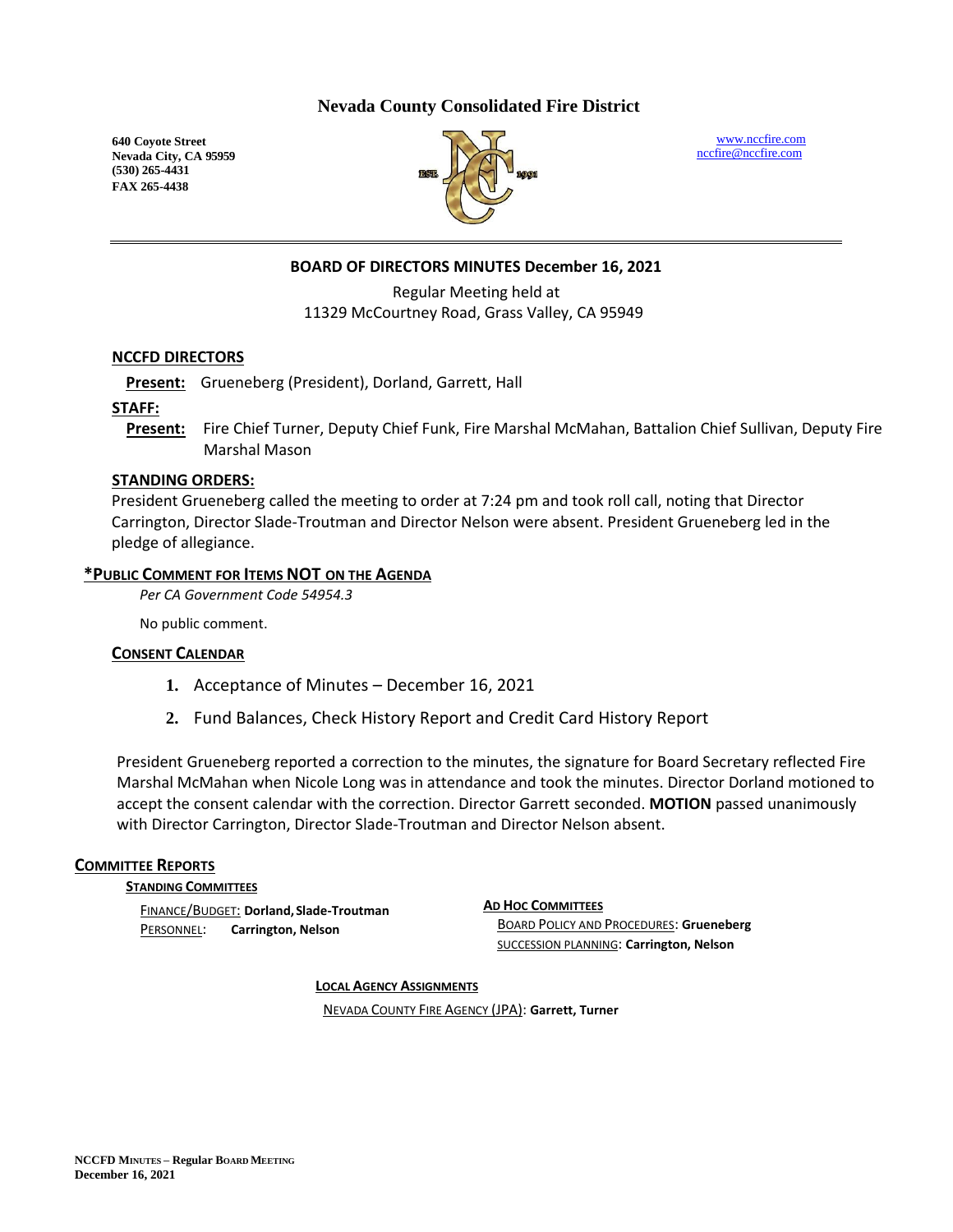Finance – No report. Personnel – No report. Board Policy & Procedures – No report. Succession Planning – No report. JOA Agreement – No report. JPA – No report.

#### **NEW BUSINESS**

#### 4. **Discussion and action, Administrative Re-organization.**

Chief Turner reviewed his staff reported that our Finance Manager has been working part-time and will be fully retiring January 31, 2022. Staff has been working with Penn Valley Fire District and looking to utilize Michelle from Penn Valley for high level financial reviews. Chief Turner discussed the hiring of personnel and reclassification of positions. Director Garrett motioned move forward with the Administrative Reorganization. Director Hall seconded. **MOTION** passed unanimously with Director Carrington, Director Slade-Troutman and Director Nelson absent

# 5. **Discussion and possible action, Fleet and Facilities Supervisor.**

Chief Funk reported that in September the District separated and updated job descriptions creating two Division Chiefs, Fire Prevention and Operations. This update removed the fleet and facilities aspect of the job and created a Fleet and Facilities Supervisor. After some discussion, Director Dorland motioned to move forward with the Fleet and Facilities Supervisor. Director Garrett seconded. **MOTION** passed unanimously with Director Carrington, Director Slade-Troutman and Director Nelson absent.

#### 6. **Discussion and possible action, Resolution R21-36, Approving job descriptions and amending the District Staffing Roster to establish the following positions per the NCCFD Personnel Code Section 1.3.1:**

- **a. A Full-time, Exempt Administrative Services Manager**
- **b. A Full-time, Non-Exempt Fleet and Facilities Supervisor**
- **c. A Part-time/Full-time, Non-Exempt Administrative Services Assistant I**
- **d. A Part-time, Non-Exempt Secretary/Clerk to the Board of Directors**

Chief Turner stated this is the job descriptions for the Administrative Re-organization and Fleet and Facilities Supervisor as discussed earlier. After a brief discussion, Director Garrett motioned to adopt Resolution R21-36, Approving job descriptions and amending the District Staffing Roster to establish the following positions per the NCCFD Personnel Code Section 1.31. Director Hall seconded. **MOTION** passed unanimously following a roll call vote, noting that Director Carrington, Director Slade-Troutman and Director Nelson were absent.

# 7. **Discussion and possible action, Resolution R21-37, Updated Authorized Personnel Resolution for Fiscal Year 2021/2022.**

Chief Turner reported that this reflects the changes to authorized personnel for the fiscal year. Director Dorland motioned to adopt Resolution R21-37, Updated Authorized Personnel Resolution for Fiscal Year 2021/2022. Director Garrett seconded. **MOTION** passed unanimously following a roll call vote, noting that Director Carrington, Director Slade-Troutman and Director Nelson were absent.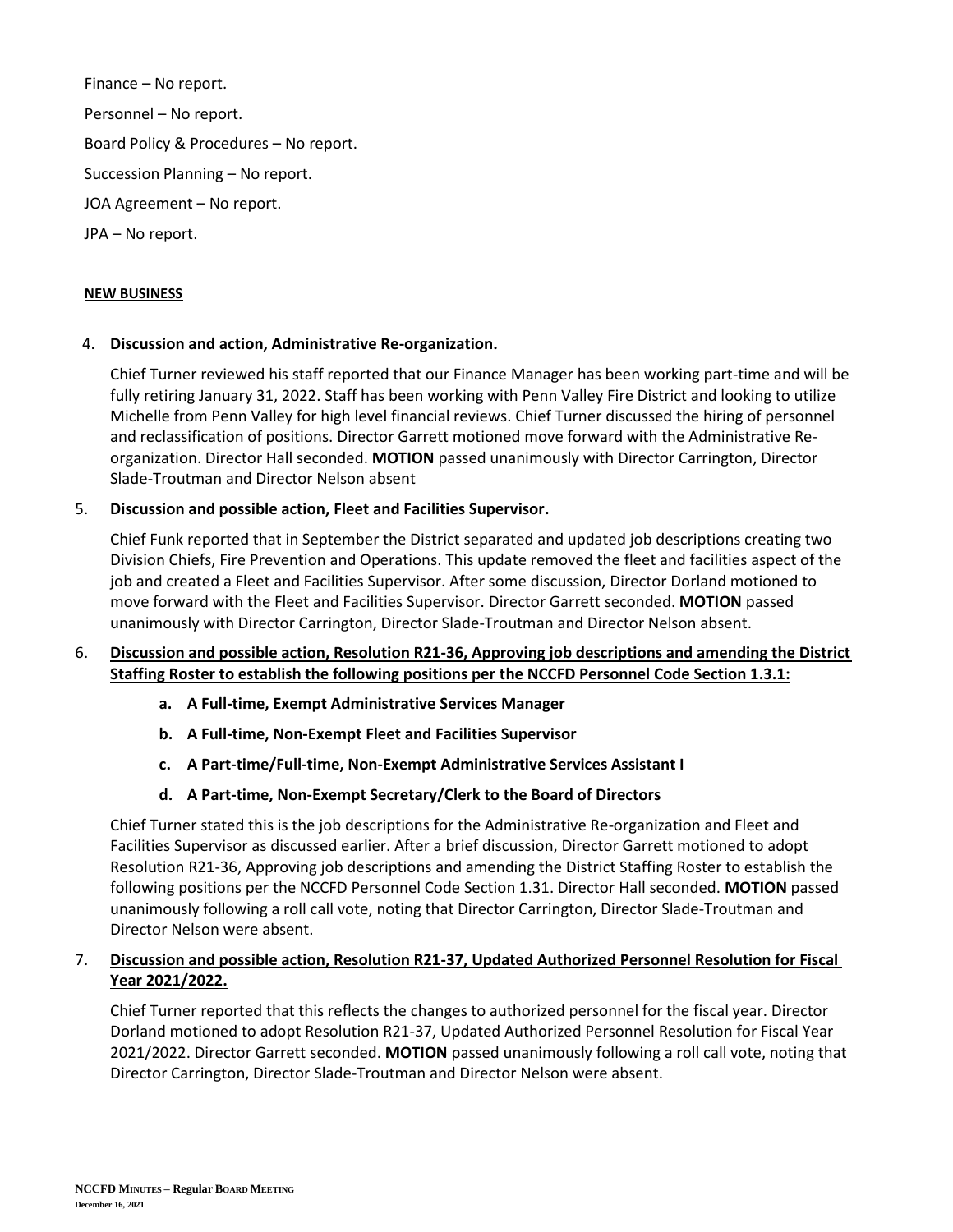# 8. **Discussion and possible action, Resolution R21-38, 2021/2022 Fiscal Year District Wage and Compensation Schedule update.**

Chief Turner reported that the wage schedule reflects the changes in the re-organization and new staff positions. This was reviewed with Finance Manager Van Groningen and falls within the budget. Director Garrett motioned to adopt Resolution R21-38, 2021/2022 Fiscal Year District Wage and Compensation Schedule update. Director Hall seconded. **MOTION** passed unanimously following a roll call vote, noting that Director Carrington, Director Slade-Troutman and Director Nelson were absent.

# 9. **Discussion and possible action, Resolution R21-39, Purchasing Policy Update.**

Chief Turner reported that this updates the purchasing policy with all the staffing changes. A correction needs to be made to the strike out of mechanic on page 6-12 (Exhibit 3), as that strike out was made in error. Director Garrett motioned to adopt Resolution R21-39, Purchasing Policy update. Director Dorland seconded. **MOTION** passed unanimously following a roll call vote, noting that Director Carrington, Director Slade-Troutman and Director Nelson were absent.

#### 10. **Discussion and possible action, Resolution R21-40, Amending Participants for US Bank Cal-Card.**

Chief Turner reported that this is also reflective of re-organization changes. Director Hall motioned to adopt Resolution R21-40; Amending Participants for US Bank Cal-Card. Director Garrett seconded. **MOTION** passed unanimously following a roll call vote, noting that Director Carrington, Director Slade-Troutman and Director Nelson were absent.

# 11. **Discussion and possible action, Facilities Budget Amendment.**

Chief Funk reported that we need to amend the facilities budget to cover some unanticipated costs. The fund reallocation was discussed with Finance Manager Van Groningen. After a brief discussion of the projects listed, Director Garrett motioned move forward with the budget amendment. Director Dorland seconded. **MOTION** passed unanimously with Director Carrington, Director Slade-Troutman and Director Nelson absent.

# 12. **Discussion and possible action, Election of New Board Officers for the term January 1, 2022 through December 31, 2022.**

President Grueneberg reported that it is time to choose a new President and Vice President. Director Dorland nominated President Grueneberg to remain as President. Director Hall seconded. Director Dorland nominated Director Nelson to take his place as Vice President. President Grueneberg seconded. **MOTION** passed unanimously with Director Carrington, Director Slade-Troutman and Director Nelson absent.

#### **CHIEF'S MONTHLY REPORT**

Chief Funk reported that it was eerily quiet in November, with only 244 calls for service. The district did have a residential structure fire with a fatality.

Chief Turner and President Grueneberg met with property owner John Paye. He is looking to develop property, with 200 to 300 homes and would like to donate land for a fire station.

Deputy Fire Marshal Mason held an extinguisher training at Nevada Union, thanks to Director Dorland for locating enough extinguishers.

The structure fire with the fatality was investigated by Chief Turner and Deputy Fire Marshal Mason. They activated the task force and had members from South Placer and Penn Valley.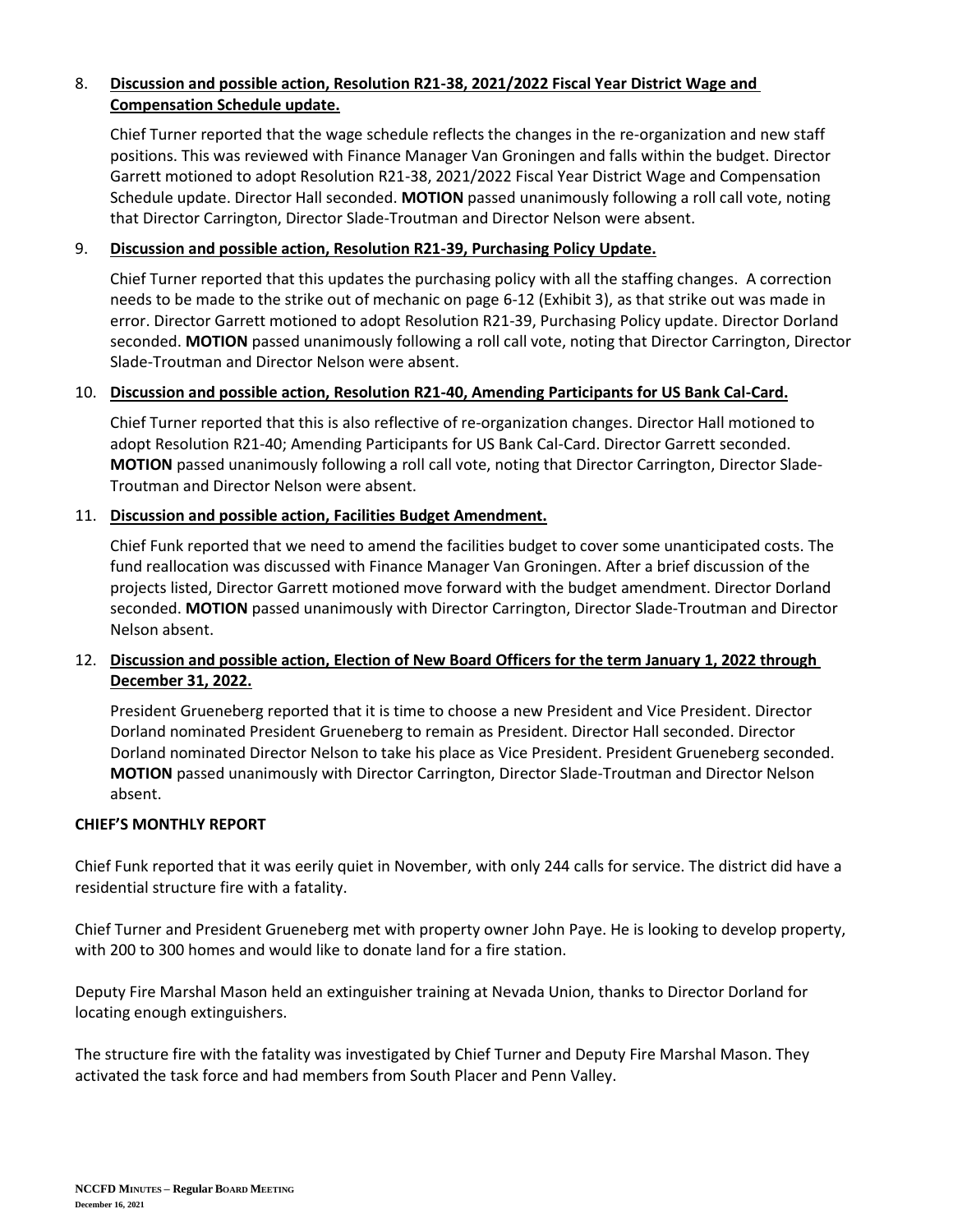#### **\*BOARD DISCUSSION**

Staff is looking to hold a badge pinning ceremony at the end of February. A date will be sent out once a location is found.

President Grueneberg reminded everyone to complete their AB 1234 training.

## **ADJOURNMENT**

President Grueneberg adjourned the meeting at 8:21 p.m.

Nicole Long

Attest: Attest: Attest: Approved by: Approved by:

Keith M. Grueneberg (Feb 24, 2022 13 [Keith M. Grueneberg](https://na1.documents.adobe.com/verifier?tx=CBJCHBCAABAAz4aM_z2dspbVejQzN3d0jPoyRzbWWFCo)

Nicole Long **Keith Grueneberg** Keith Grueneberg Board Secretary **President of the Board**